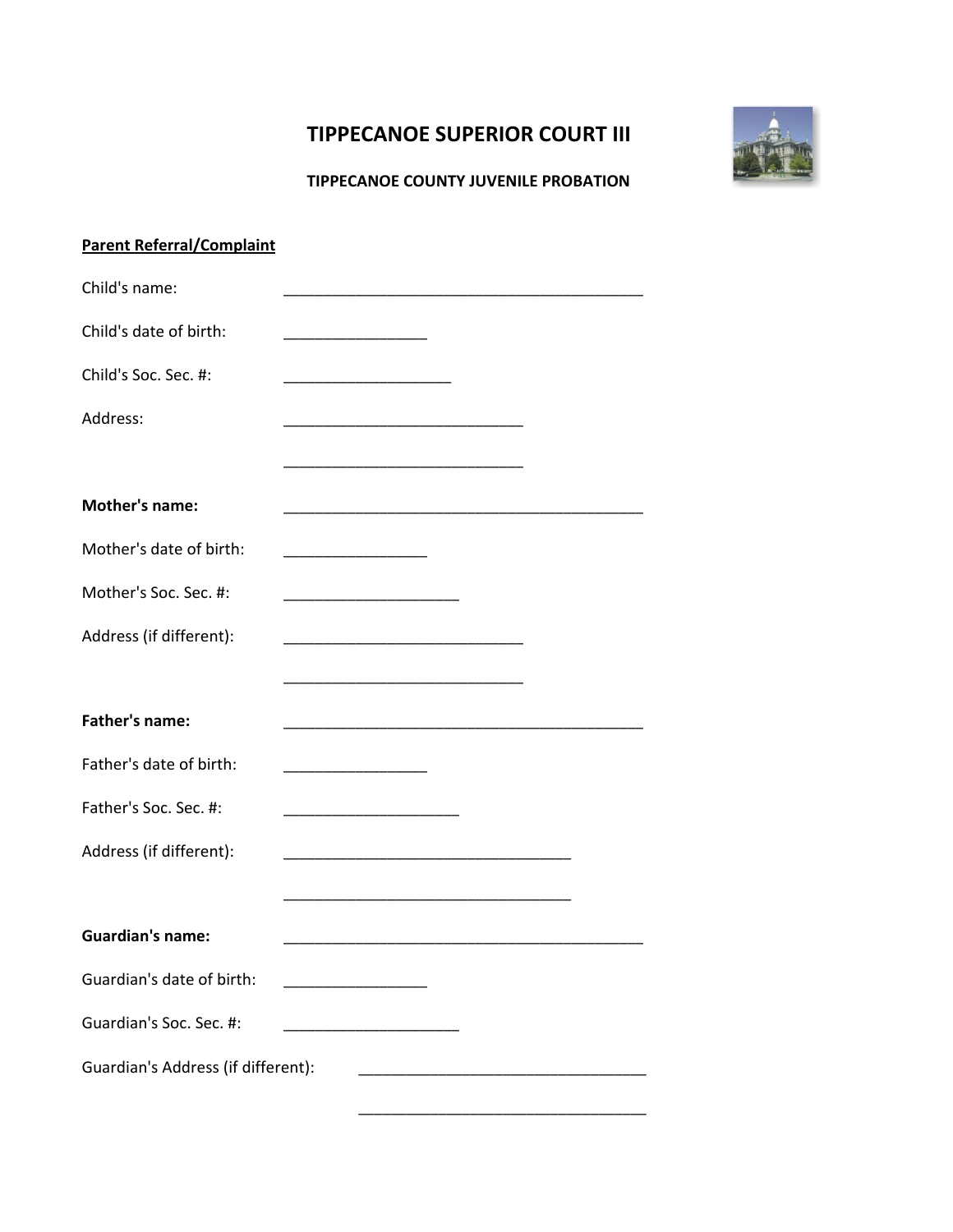Date of Complaint: \_\_\_\_\_\_\_\_

Name of person completing complaint:

Relationship to the Child:

**Details of Complaint (be specific):**

## **Active Services (counseling, case management, etc.):**

| Name of Provider:   | Phone: |  |
|---------------------|--------|--|
| Name of therapist:  | Phone: |  |
| Name of caseworker: | Phone: |  |
| <b>Medications:</b> |        |  |
|                     |        |  |
|                     |        |  |